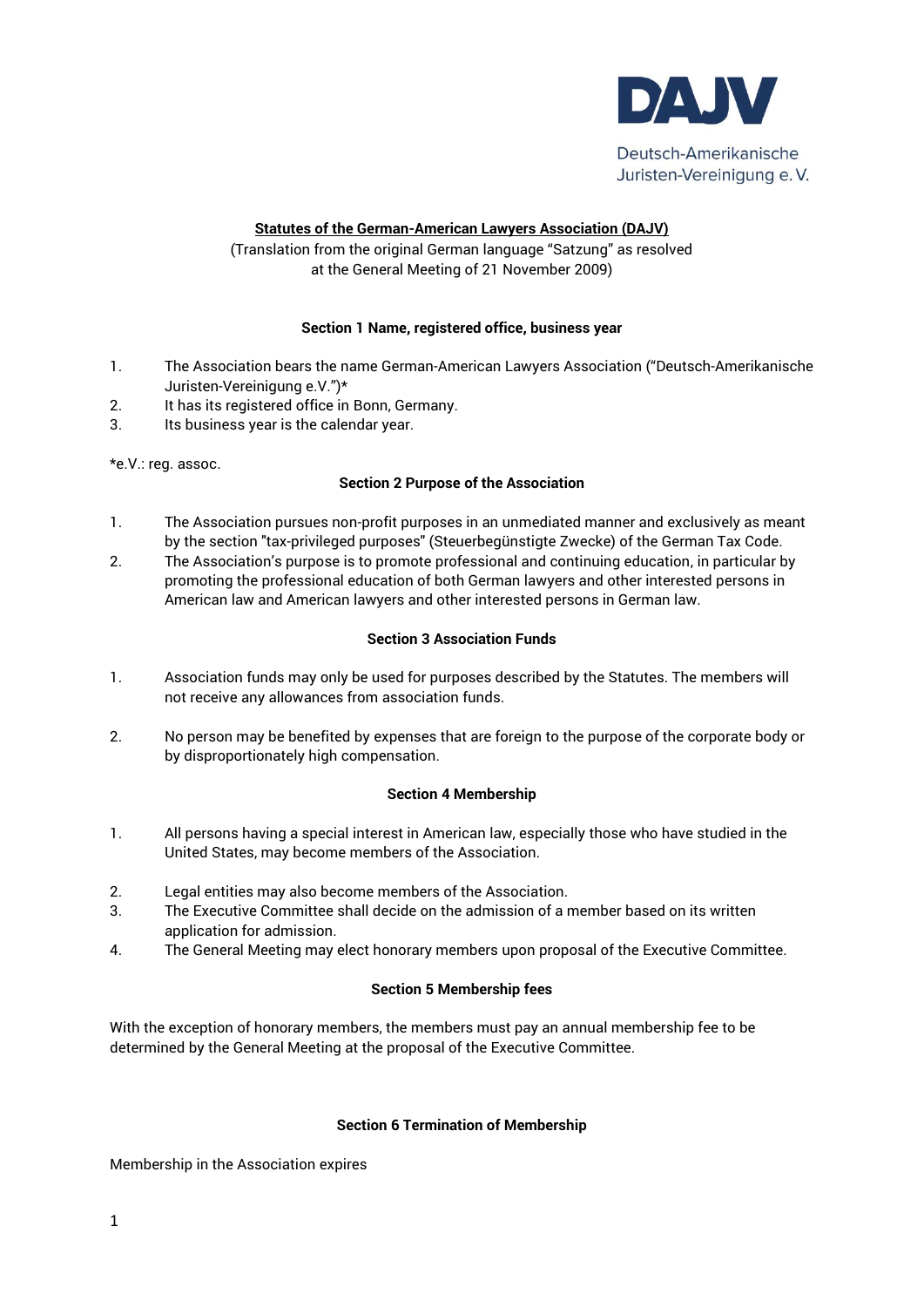

Deutsch-Amerikanische Juristen-Vereinigung e.V.

- 1. by virtue of a resignation declaration communicated in writing to the Executive Committee and takes effect at the end of the fiscal year;
- 2. by expulsion, which the Executive Committee may resolve in the event of an offence against the Association's interests; the member so excluded may demand a resolution of the General Meeting thereto;
- 3. by resolution of the Executive Committee, in which it is set out that a member is in default with the payment of dues and has not paid the outstanding dues despite two written reminders within the period stated therein.

# **Section 7 General Meeting**

- 1. The ordinary General Meeting will be convened by written invitation every two years, at the latest every third year, by the Association Chairperson or, if this person is prevented from doing so, by the first Deputy Chairperson with at least one month's notice, stating the agenda proposed by the Executive Committee. An extraordinary General Meeting will be convened upon resolution of the Executive Committee or request of one third of the members.
- 2. Every member has one vote in the General Meeting. The General Meeting has a quorum if at least ten members are present. A second General Meeting, with the same agenda, to be convened at least 14 days in advance, has quorum, if at least five members are present.
- 3. The General Meeting elects the Executive Committee. The former receives the annual reports of the Executive Committee, checks and approves the annual accounts and discharges the Executive Committee. It approves the budget estimate.
- 4. Resolution of the General Meeting are made by simple majority of the members present.
- 5. Elections require an absolute majority of the votes cast; if this majority is not reached, a run-off vote will take place.
- 6. Amendments to the Statutes require a majority of two thirds of the members present, which compose at least 5 percent of the total members. Following a General Meeting, in which the intended approval of at least 5 percent of the total members was not achieved, a second General Meeting may be convened, in which the amendment of the Statutes may then be resolved by a majority of two thirds of the members present. The published agenda for the second General Meeting must state that it is a second General Meeting in which a majority of two thirds of the members present is sufficient for amending the Statutes. The right to vote may be exercised in writing or transferred by written proxy to members present.
- 7. The decisions of the General Meeting are recorded in a protocol, which must be signed by the Chairperson and one other member of the Executive Committee.

#### **Section 8 Executive Committee**

- 1. The Executive Committee manages the business of the Association. It consists of the Chairperson, a 1st Deputy Chairperson and a 2nd Deputy Chairperson and four other members. As necessary, the General Meeting may elect further members to the Executive Committee upon proposal of the Executive Committee, to whom certain tasks may be assigned.
- 2. The Executive Committee can coopt further members, if this serves to ensure that the regional, specialist and interest groups of the DAJV participate appropriately in managing the Association. The co-opted members of the Executive Committee have the same legal status as the elected members. Their term of office ends with the next ordinary General Meeting. At no time may the Executive Committee be composed of may more than one quarter co-opted members.